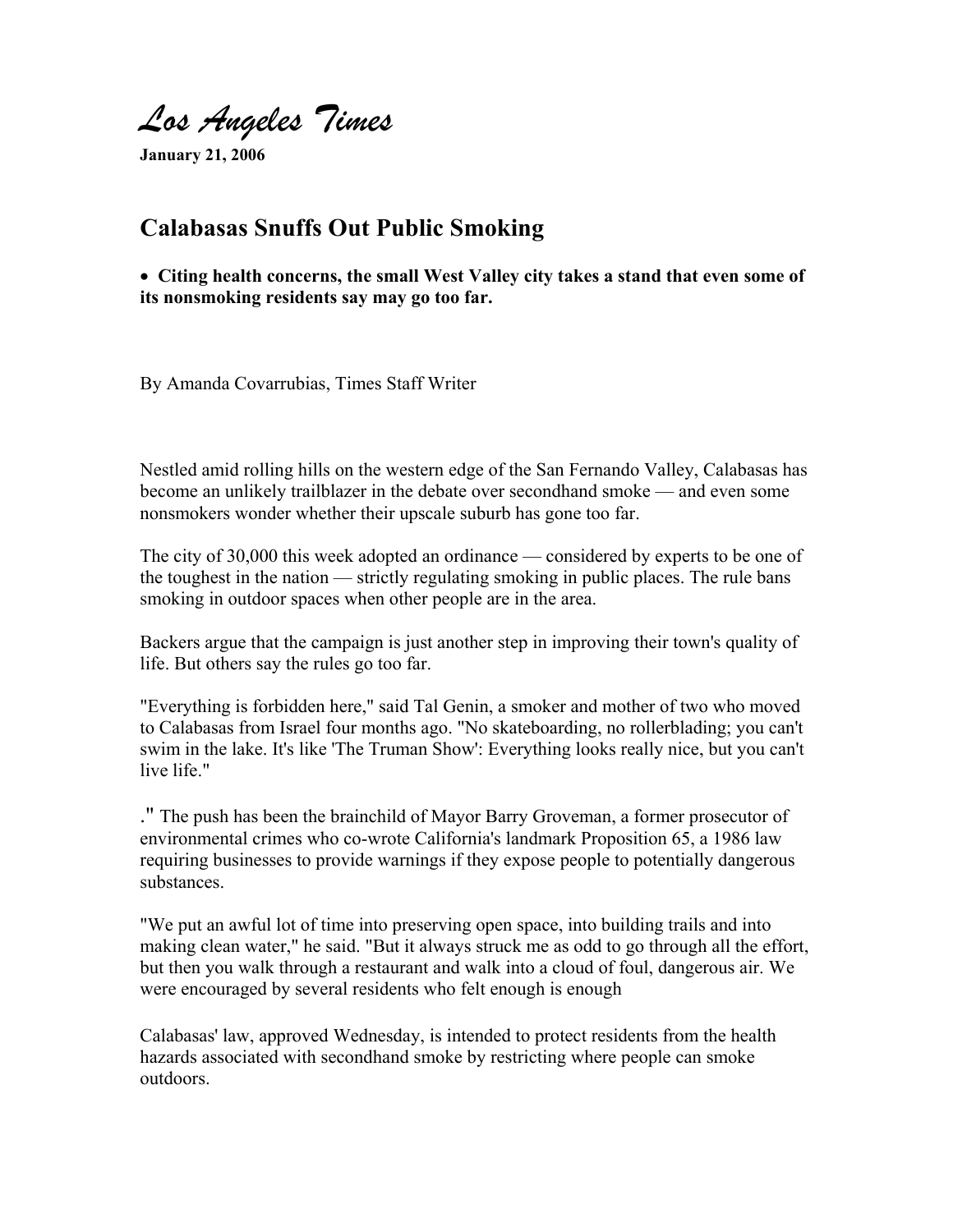Officials are still working out the details of the ordinance, but the intent is to prohibit smoking in public areas where both smokers and nonsmokers congregate. Groveman said he hoped that the law would prompt operators of spaces such as malls and restaurants to establish convenient, segregated "outposts" where customers could smoke, much like airport smoking areas.

The new law will work like this: If someone is smoking in a public area in violation of the ordinance and is asked by another person to extinguish his cigarette, cigar or pipe and the smoker refuses, then the offended person can file a written complaint with the city attorney's office.

The city attorney can then decide whether to pursue the matter, which would mean contacting the smoker about having violated the law.

The City Council has also been debating proposals that would ban smoking in cars that children are riding in, as well as on apartment patios, though no action has been taken on those ideas.

"We are not trying to pit neighbor against neighbor," Groveman said. "We're trying to do this in the least punitive and least disruptive way. But we mean it. We hope that people who believe in their right to smoke equally believe in a person's right to breathe clean and healthy air."

Groveman said the city had received thanks from residents who are glad it was trying to protect their health. But at the Calabasas Commons mall, some residents were left shaking their heads.

Larry Klevit, who was smoking a cigar outside a coffee shop, said the city was out of line.

"Are they going to tell me how to parent my child too?" asked Klevit, an entrepreneur who lives in Calabasas. "What are they going to tell me next? I respect people's freedoms and rights, but at some point, you're taking away our freedom to smoke. I understand the idea behind the ordinance, but we're outside, not in a food court or a restaurant."

His colleague and fellow smoker Christine Childers agreed.

"People can choose not to sit next to us," she said. "They're free to move. We're not bothering anyone."

Even nonsmoker Linda Jones, who was bothered by Klevit's smoke wafting to her side of the outdoor seating area, said she thought the ordinance was over the top.

"I think it's fabulous, but I don't think it's right," Jones said. "People have the right to kill themselves. His smoke bothers me, but I don't have to sit here."